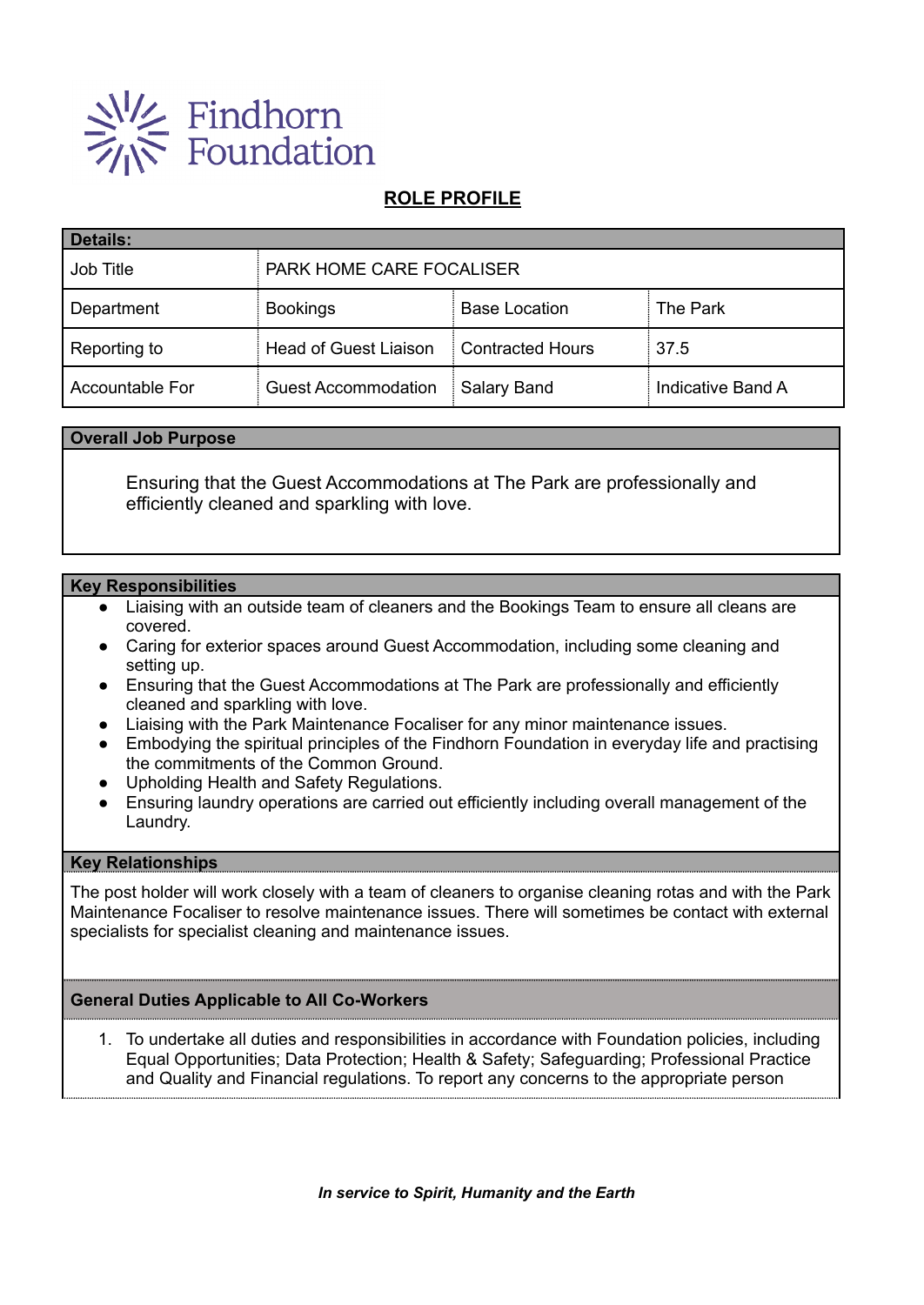|        | 2. To fully embrace the Findhorn Foundation's spiritual beliefs and purpose, sharing your<br>experiences with others.                                                                                                                                                                                                                                                                                                                                                                                                                                                                                                                                                                                                                                                                                                                              |  |  |  |
|--------|----------------------------------------------------------------------------------------------------------------------------------------------------------------------------------------------------------------------------------------------------------------------------------------------------------------------------------------------------------------------------------------------------------------------------------------------------------------------------------------------------------------------------------------------------------------------------------------------------------------------------------------------------------------------------------------------------------------------------------------------------------------------------------------------------------------------------------------------------|--|--|--|
|        | 3. To take full responsibility for your personal professional development and training                                                                                                                                                                                                                                                                                                                                                                                                                                                                                                                                                                                                                                                                                                                                                             |  |  |  |
|        | 4. To participate in the Foundation's Performance Appraisal Development Programme; agree an<br>action plan; and undertake the required training in order to continually update skills and meet<br>the requirements of the Foundation and Departmental Strategic Plans                                                                                                                                                                                                                                                                                                                                                                                                                                                                                                                                                                              |  |  |  |
|        | 5. To undertake such other duties as may reasonably be required, commensurate with your role,<br>at your place of work or other premises                                                                                                                                                                                                                                                                                                                                                                                                                                                                                                                                                                                                                                                                                                           |  |  |  |
|        |                                                                                                                                                                                                                                                                                                                                                                                                                                                                                                                                                                                                                                                                                                                                                                                                                                                    |  |  |  |
|        | It is the practice of the Foundation to periodically examine co-worker's job descriptions and to<br>update them to ensure they relate to the job as then being performed, or to incorporate<br>whatever changes are being proposed. This procedure is jointly conducted by each<br>manager, in conjunction with HR, with the co-workers working directly to the manager. You<br>are expected to participate fully in such discussion and, in connection with them, to review<br>and your job description to bring it up-to-date if this is considered necessary or desirable, and<br>to discuss it with your line manager. It is the Foundation's aim to reach agreement on<br>reasonable changes, but if agreement is not possible the Foundation reserves the right to<br>insist on changes to your job description after consultation with you. |  |  |  |
| Signed | Date<br>Post Holder                                                                                                                                                                                                                                                                                                                                                                                                                                                                                                                                                                                                                                                                                                                                                                                                                                |  |  |  |
| Signed | Date                                                                                                                                                                                                                                                                                                                                                                                                                                                                                                                                                                                                                                                                                                                                                                                                                                               |  |  |  |
|        | Line Manager                                                                                                                                                                                                                                                                                                                                                                                                                                                                                                                                                                                                                                                                                                                                                                                                                                       |  |  |  |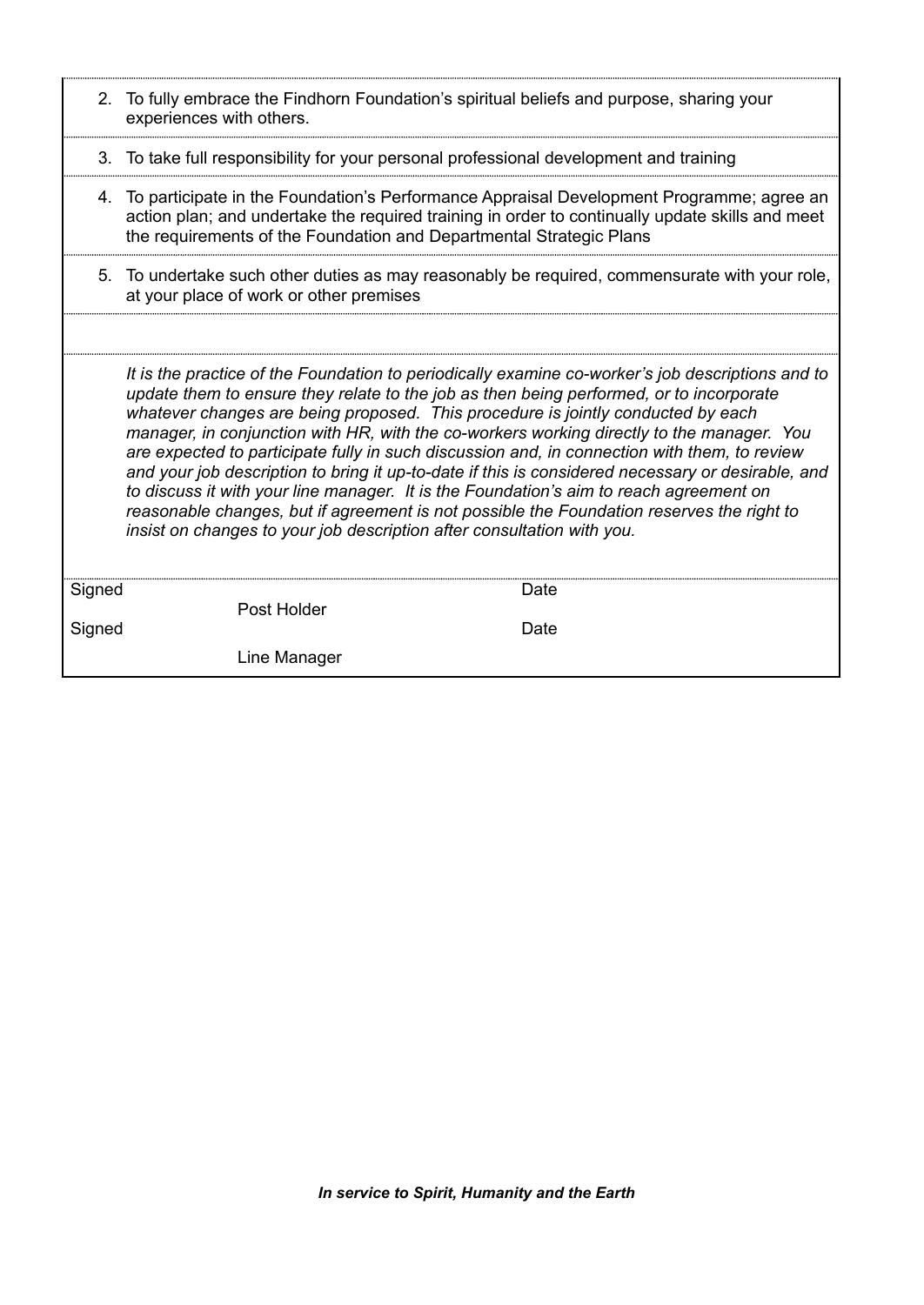

# **PERSON SPECIFICATION**

| <b>Details:</b> |                                 |  |  |  |
|-----------------|---------------------------------|--|--|--|
| Job Title       | <b>PARK HOME CARE FOCALISER</b> |  |  |  |
| Department      | <b>BOOKINGS</b>                 |  |  |  |

| <b>Knowledge &amp; Skills</b><br>(What does the role holder need to know and do) | <b>Desirable</b><br>$(D)$ /<br><b>Essential</b><br>(E) | Assessment<br><b>Methods</b><br>(A/QA/I/T) |
|----------------------------------------------------------------------------------|--------------------------------------------------------|--------------------------------------------|
| Excellent IT Skills, especially using databases                                  | E                                                      | T                                          |
| Excellent communication skills, proactive communicator                           | Е                                                      | A; I                                       |
| Ability to clean to a high standard                                              | E                                                      | A; I                                       |
| Knowledge of Health and Safety                                                   | E                                                      | A; QA; I                                   |
| <b>Qualifications</b><br>(What formal qualifications are required for the role?) | <b>Desirable</b><br>(D) /<br><b>Essential</b><br>(E)   | Assessment<br><b>Methods</b><br>(A/QA/I/T) |
| Working knowledge of Supercontrol and Yoyaku (database<br>software)              | D                                                      | A; I                                       |
| Good Literacy and Numeracy                                                       | E                                                      | A; QA; I                                   |
| <b>Experience</b><br>(What experience does the role holder need to have?)        | <b>Desirable</b><br>$(D)$ /<br><b>Essential</b><br>(E) | Assessment<br><b>Methods</b><br>(A/QA/I/T) |
| Experience of using databases                                                    | E                                                      | A; I                                       |